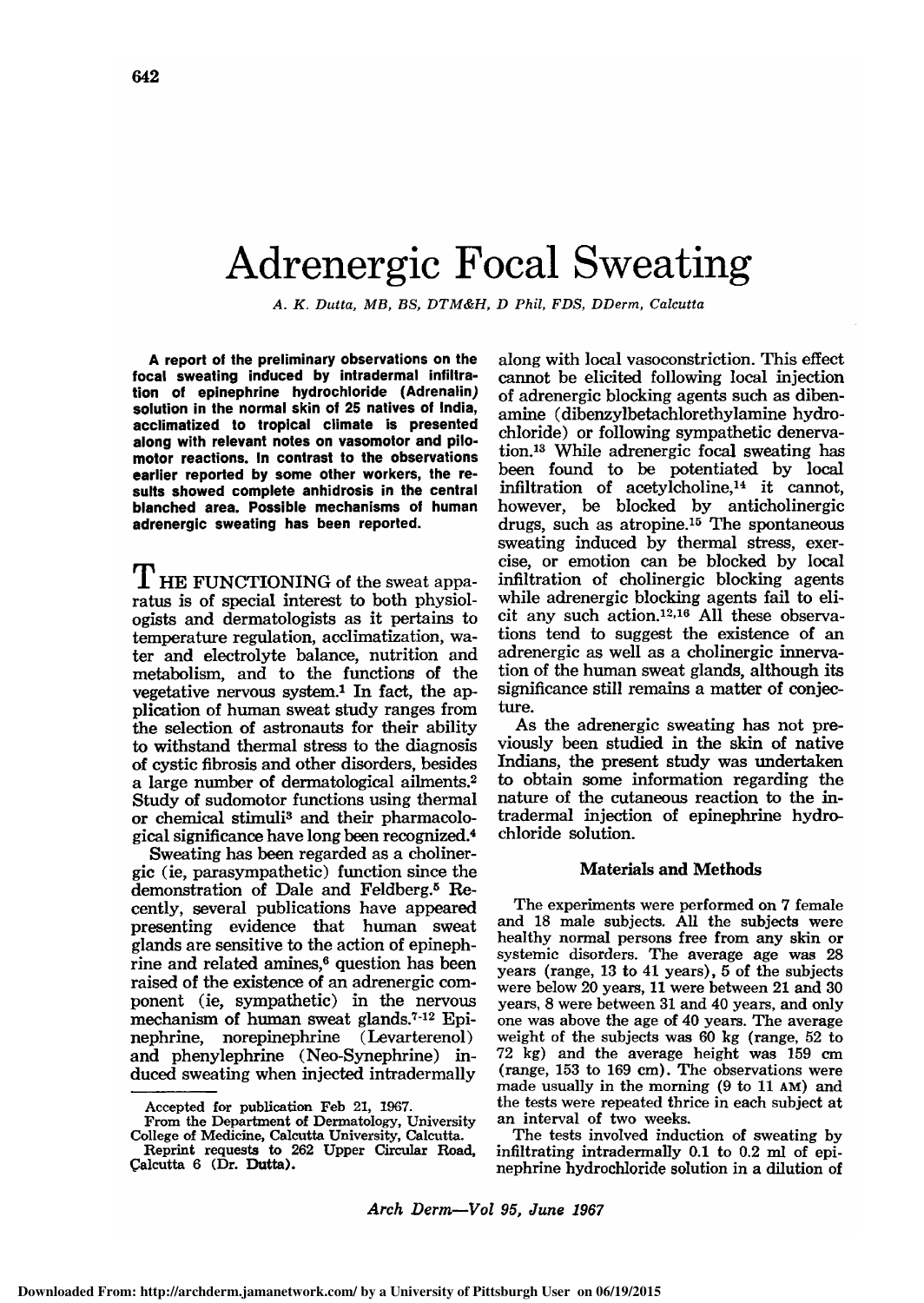$1:10$  to  $1:100$ , the solutions having been prepared-fresh with isotonic saline each time for the individual experiment. The control study was done by similarly injecting an equal amount of normal saline in an identical skin area on the contralateral side. The upper part of the forearms and medial side of the thighs were selected for the tests. The test areas were infiltrated with a 26-gauge needle fitted to a tuberculin syringe with all aseptic precautions. All the tests were performed in a room the temperature of which was maintained between 22 C to 25 C with relative humidity adjusted to  $40\%$  to  $60\%$ . The subjects were kept in that environment for about 30 minutes before the tests were performed in order to become adjusted to the prevalent conditions as well as to establish a base line for the skin responses.

The sweat response was studied by Randall's iodine-starch paper technique17 as modified by Papa.18 The basis of the technique was similar to the visual methods introduced by Minor19 and Wada.10 Papa's procedural modification avoided the use of any alcoholic iodine solution, the frequent application of which on the skin appeared irritating in many cases and which provoked anhidrosis. The method adopted con sisted of the application of a suspension of corn starch and castor oil in the ratio of 9:10 over the test area with a paint brush, immediately following the intradermal injection of the stimulating chemical. The appearance of milky white droplets, conspicuously seen on the dark skin of the subjects, indicated sweating. Nonembossed paper toweling was then smoothed over the site and was gently peeled off. The starch pattern, thus transferred was immediately exposed to iodine vapor, produced by warming the elemental iodine crystals in their container in moderately warm water. Characteristic blue-black puncta developed at the sweat points. The imprints thus obtained on the paper were allowed to dry in a room without air current and subsequently were photographed for permanent recording. Repeated prints were taken from a particular site following stimulation at an interval of three to five minutes by holding the paper for 10 to 30 seconds.

Local skin surface temperature was recorded every minute from the blanched areas and control sites by a copper-constantan thermocouple connected to a null-reading Wheatstone bridge (Elektrolaboratariet Potentiometer) which can measure a temperature change of 0.1 C.

Left, Black dots represent sweating induced by intradermal injection of 0.1 cc of epinephrine hydrochloride solution. The small central zone devoid of sweating response as detected by Papa's method is commensurate with the blanched area. The dilution is 1:100. Right, The dilution is 1:10.

## **Results**

The area injected with epinephrine hydrochloride solution showed immediate pilomotor reaction along with marked vasoconstriction as evidenced by blanching which was associated with lowering of skin temperature by  $1 C$  to  $2 C$ . The sweat dots appeared within one-half to two minutes over an area of a few centimeters  $(1 to 2 cm)$  surrounding the central blanched area. Out of 25 subjects three showed no sweat response, two others only a questionable response, and the remainder manifested the typical response as described. Irrespective of sweat response all the subjects showed positive pilomotor reaction and blanching. Sweat prints were taken up to two hours during which the blanching was seen to disappear gradually. The ability of epinephrine to in duce sweating varied with the concentration but generally the onset, the duration of the response and the degree of sweating reaction were found to be more or less reproducible on different occasions; at times, however, an individual might fail to respond to a dose larger than that ordinarily effective. No apparent differences in sensitivity were observed between the sexes or among the different age groups under experimentation. In control areas neither of the reactions could be observed in any of the subjects excepting a very transient appearance of only <sup>5</sup> to <sup>10</sup> drops of sweat in some.

Curiously enough the blanched areas surrounding the point of injection remained altogether devoid of any sweating in all pa tients for a period of one to two hours fol lowing the local injection (the Figure).

# Comment

From the foregoing data it appears that sweating can be induced by epinephrine in



Arch Derm-Vol 95, June 1967